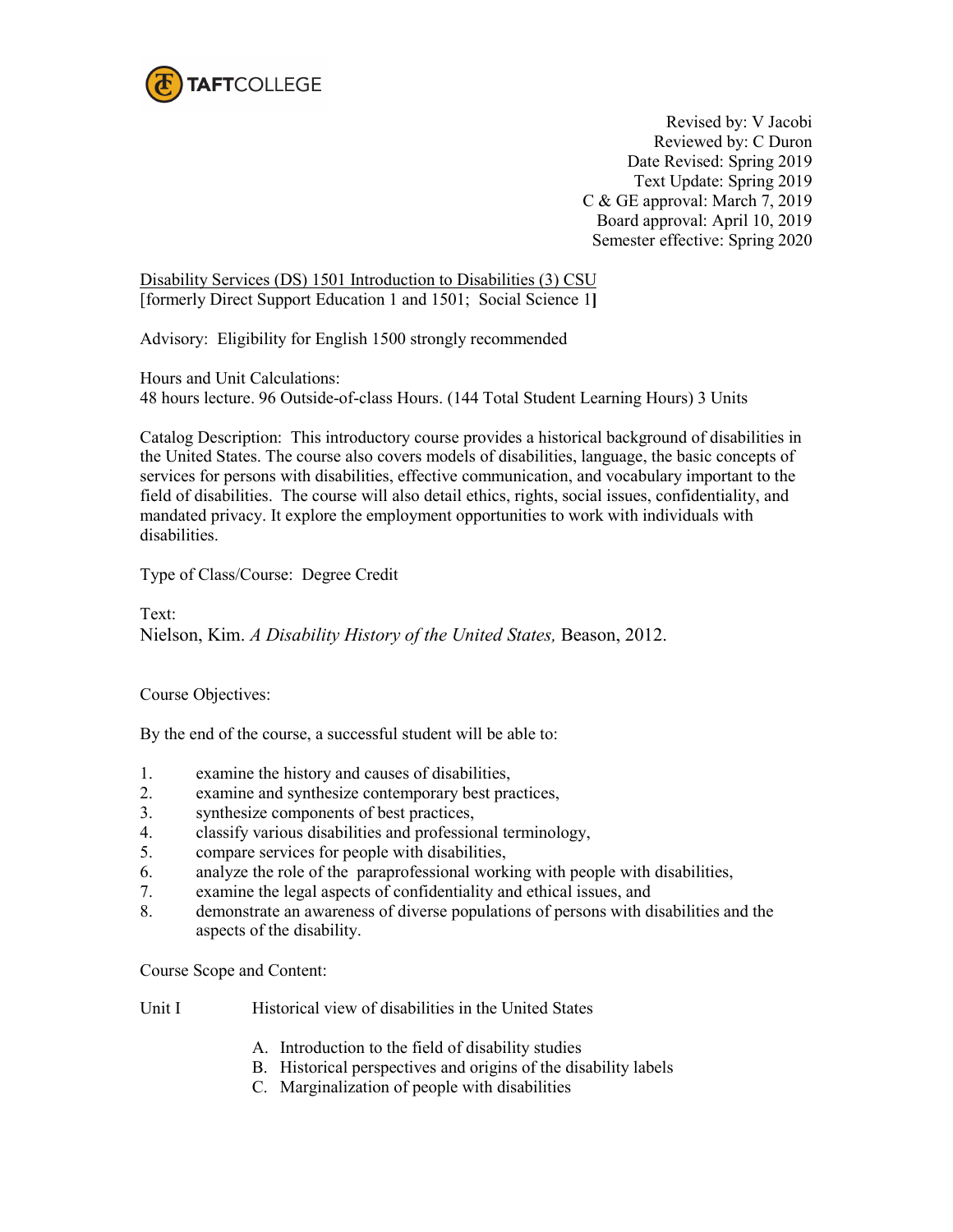

| Unit II  | <b>Models of Disabilities</b>                                                                                                                                                                              |  |
|----------|------------------------------------------------------------------------------------------------------------------------------------------------------------------------------------------------------------|--|
|          | Explore Medical and social models<br>А.<br>The effect of historical events on the development of these models,<br><b>B.</b><br>regulations, and laws                                                       |  |
|          | C. The importance of language, "people-first" language versus "identity first"<br>Differences and similarities between best practices<br>D.                                                                |  |
| Unit III | <b>Available Services</b>                                                                                                                                                                                  |  |
|          | The role of the paraprofessional<br>А.<br>Advocacy organizations and their functions<br><b>B.</b><br><b>Employment Opportunities for Paraprofessionals</b><br>$C_{\cdot}$                                  |  |
| Unit IV  | Legal Aspects of Confidentiality and Ethical Issues                                                                                                                                                        |  |
|          | Difference between confidentiality and privacy<br>А.<br><b>B.</b><br>Written and verbal consents<br>$C_{\cdot}$<br>Guidelines regarding disclosing of information<br>The purpose of a code of ethics<br>D. |  |
| Unit V   | Description of Major Disability Groupings                                                                                                                                                                  |  |
|          | Physical<br>А.<br><b>B.</b><br>Sensory<br>$C$ .<br>Developmental and Cognitive<br>Learning<br>D.                                                                                                           |  |
| Unit VI  | Removing barriers<br><b>Physical Barriers</b><br>А.<br><b>Social Barriers</b><br><b>B.</b>                                                                                                                 |  |
|          | Learning Activities Required Outside of Class:                                                                                                                                                             |  |

The students in this class will spend a minimum of 6 hours per week outside of the regular class time doing the following:

- 1. Review online tutorials and video clips
- 2. Complete writing and reading assignments
- 3. Participate in individual and group assignments

Methods of Instruction:

- 1. Lectures<br>2. Group dis
- Group discussions
- 3. Classroom exercises<br>4. Individual and/or gro
- 4. Individual and/or group projects

Methods of Evaluation:

1. Instructor evaluations